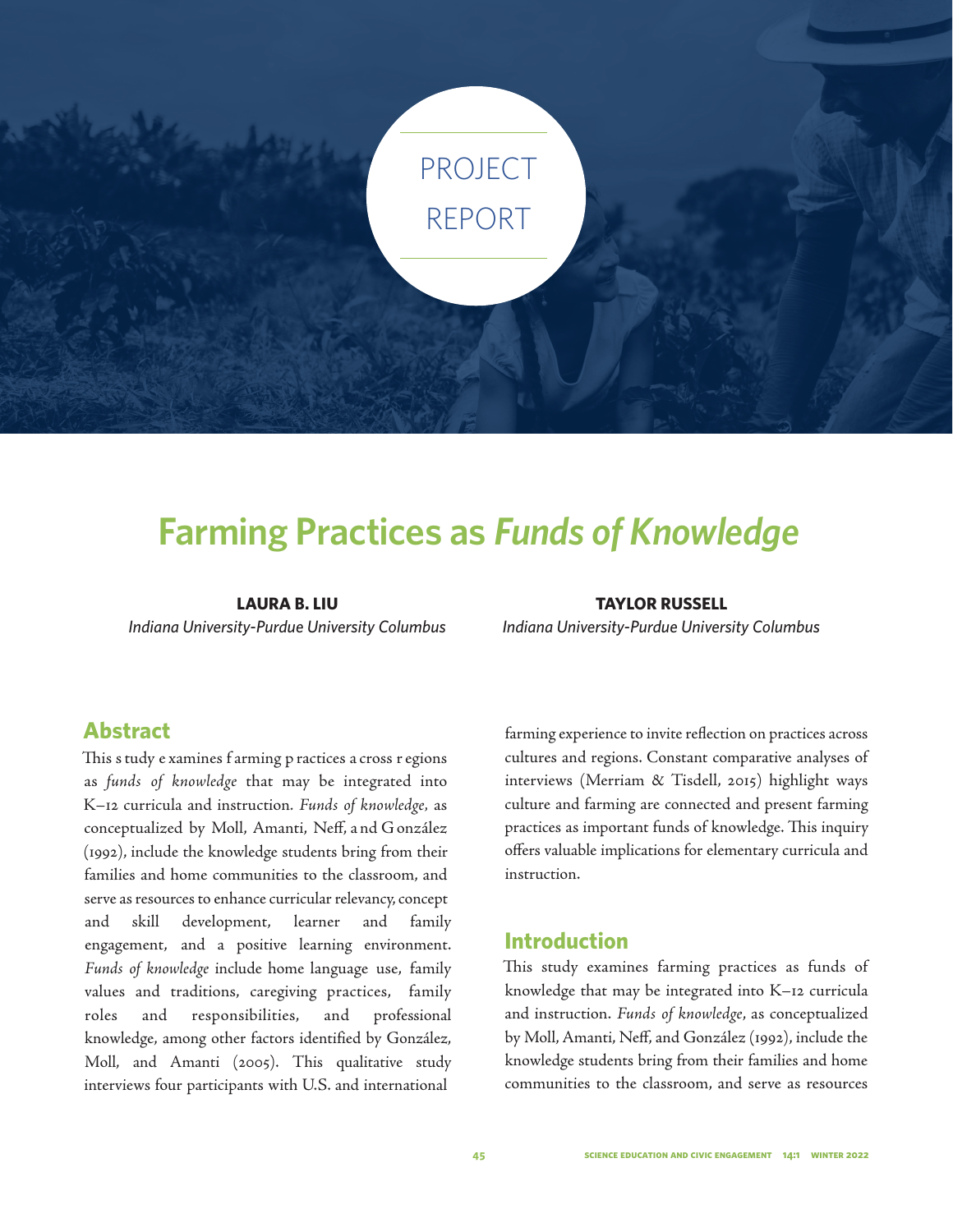to enhance curricular relevancy, concept and skill development, learner and family engagement, and a positive learning environment. *Funds of knowledge* include home language use, family values and traditions, caregiving practices, family roles and responsibilities, and professional knowledge, among other factors identified by González, Moll, and Amanti (2005). This research has sought to develop theory and practical approaches for educators to learn about the funds of knowledge of language learner families, and all learner families, in their school communities and to "re-present them on the bases of the knowledge, resources, and strengths they possess, thus challenging deficit orientations that are so dominant, in particular, in the education of working-class children" (Moll, 2019, p. 131). Collaborations among teachers, parents, and students are needed.

Historically, U.S. public schools have not acknowledged the "strategic and cultural resources" or "funds of knowledge" that U.S.-Mexican multilingual learners have brought to the classroom from their home environments (Velez-Ibenez & Greenburg, 1992). Research offers creative approaches for integrating learner *funds of knowledge* into curricula and instruction. Alvarez (2018) invited bilingual first graders to author autobiographical stories sharing about life in a town on the Mexican-American border. Stories demonstrated self-perceptions as adding to family well-being. *Humanizing pedagogies* have drawn on students' *politicized funds of knowledge* to support critical thinking, literacy skills, and political participation in achieving social equity for all by connecting their lived experiences to school curricula (Gallo & Link, 2015). This study builds on previous research demonstrating family farming experience as valuable student knowledge to engage in elementary science classrooms (e.g., Harper, 2016). Moll (2019) includes farming as one of the careers in the primary and secondary sectors of the economy that learners may bring to the classroom from marginalized working-class homes, and he encourages educators to create opportunity for learners of all backgrounds, including farming families, to "display, elaborate, and share" their experiences as a learning resource and rich knowledge base  $(p. 131).$ 

## **Need for the Research**

In Fall 2017, 10.1% of students in U.S. public school K–12 classrooms were identified as English Language Learners (ELLs), an increase from 8.1% in 2000 (U.S. Department of Education, 2017–18). These statistics also reflect the population of ELLs in a sample Midwest county, indicating that diversity of student populations exists not only on the borders and coasts, but is integral to the nation. In the Bartholomew County School Corporation in South Central Indiana, of approximately 1,200 students, just over 10% of the K–12 school population identified as English Language Learners (ELLs) ( Johannesen, 2019). Of multilingual families in the U.S., about 77% reported speaking Spanish at home, with other common home languages including Arabic, Chinese, and Vietnamese (Bialik, Scheller, & Walker, 2018). Migrant language learning families make up a significant percentage of U.S. agricultural workers. In an article on immigration and farming, Kurn (2018) reflected that "immigrants are deeply involved in this complex journey from seed to plate … an indelible part of rural America, contributing to the economic and cultural fabric of these communities" (para. 2). Farmworkers Justice found that around 70–80% of farmworkers are immigrants, while the United States Department of Agricultural (USDA) found that 60% of all agricultural workers are immigrants (Kurn, 2018, para. 4). The above statistics demonstrate the need to prepare teachers and teacher candidates to support ELLs, farming and migrant families in U.S. schools. Classrooms need curricula and instruction that affirm and engage student backgrounds and knowledge as resources for all in the classroom, including farming knowledge. Moreover, teacher preparation programs need to prepare teacher candidates with curricular resources and instructional capacities for this.

#### **Purpose**

This study seeks to "re-present" (Moll, 2019, p. 131) farming knowledge across cultures and regions as *funds of knowledge*. To do this, the study examines connections between culture and farming practices, including similarities and differences across the U.S. and international regions. This study further considers how these farming practices as *funds of knowledge* may be integrated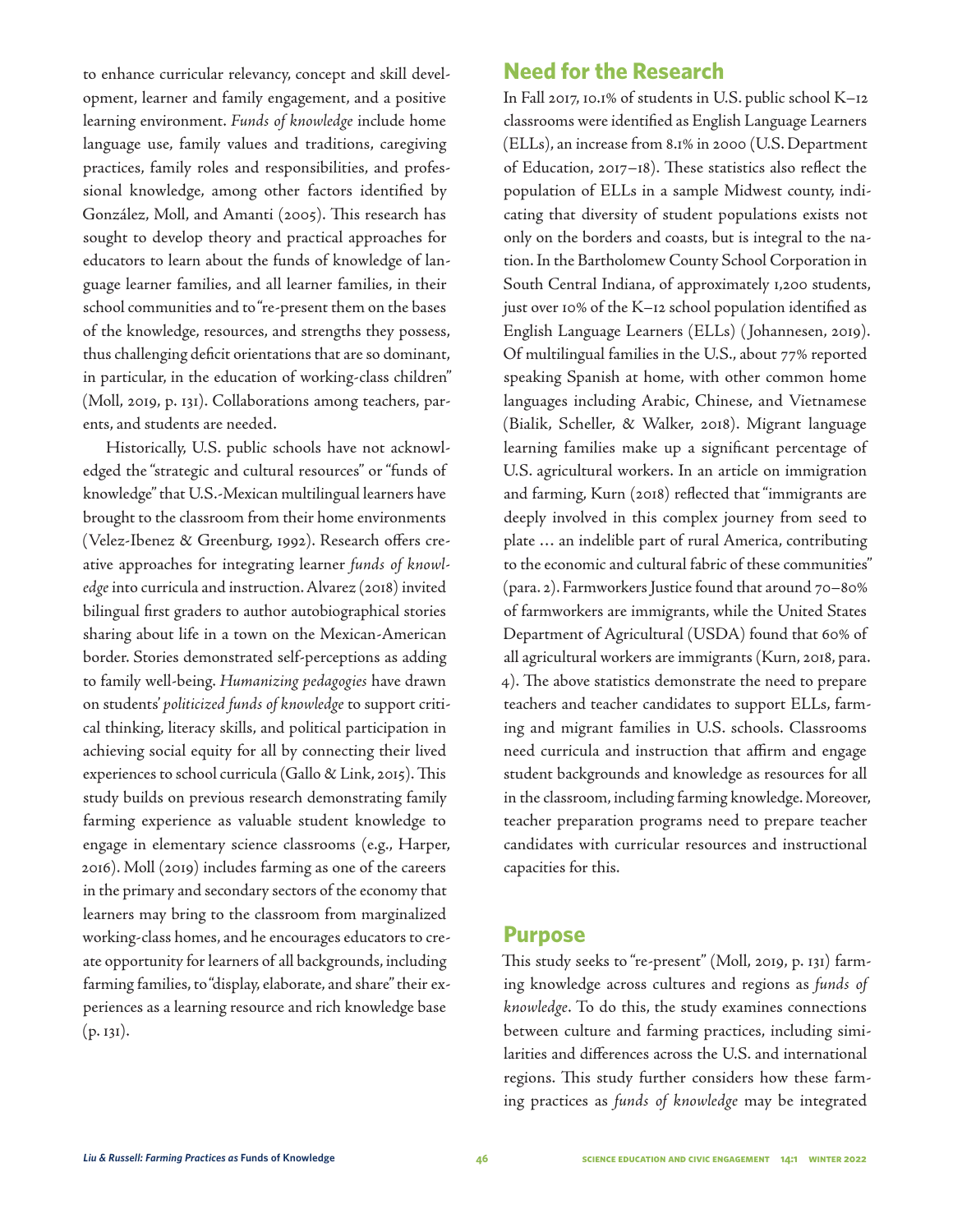into elementary curricula and instruction and in teacher preparation contexts seeking to prepare teachers to support multicultural, multilingual learners. A model lesson plan (Appendix A), developed in a teacher preparation course for integrating *funds of knowledge* into curricula and instruction, is shared.

## **Methods**

This qualitative study engaged constant comparative analysis (Merriam & Tisdell, 2015) to examine similarities and differences across farming practices and consider how culture and farming shape one another, from the perspectives of participants who have farming experience in the U.S. and in one or more international regions. Collected data included 30–45-minute interviews with four participants identified through a purposive selection process (Merriam & Tisdell, 2015) that involved asking the county's soil and water conservation district for suggested participants. The first three participants were identified through this route. The fourth participant was identified by inviting volunteers through a social media outreach posted by one of the two researchers conducting the study. All four participants were selected to participate in the study because they had farming knowledge and experience in a U.S. region and in an international region culturally, ecologically, and politically distinct from their own. In the interviews participants were asked to consider how culture *shapes* and *is shaped by* farming practices in the U.S. and in international regions where they farmed. The interview protocol is included in Appendix B. Constant comparative analysis was used to identify themes and sub-themes that emerged from the interview data; the themes were not predetermined. This analysis process involved recording participants' responses to each of the five interview questions, then coding responses focused on the U.S. context or the international context, to identify similarities and differences. The next layer of analysis involved reviewing this chart for key themes that emerged, including theme-based comparisons the participants made about the U.S. and international contexts in which they farmed. Finally, thematic findings were considered for how farming practices as regionally and culturally distinct *funds of knowledge* might inform and be integrated into K–12 curricula and instruction, and how

this integration might play a role in supporting multicultural, multilingual learners and in meeting Teaching English to Speakers of Other Languages (TESOL) Teacher Preparation Standards.

## **Findings: Farming Practices as** *Funds of Knowledge*

The findings from this qualitative study build on previous research by suggesting that culture *shapes* and *is shaped by* farming practices, and demonstrate specific ways in which U.S. farming practices contrast with farming practices in international settings. Analyses of participant interviews resulted in findings highlighting the following themes: *automated vs. manual labor, individual vs. social farming, climate impact on food cultivation, institutionalized vs. personalized practices,* and the *politics of land ownership*. Each of these themes highlights how farming involves *funds of knowledge* embedded in the communities and cultures of practice.

## *Automated vs. Manual Labor*

Across interviews, participants emphasized distinctions observed in automated farming in the U.S. and manual farming practices in international developing regions, specifically the Philippines, Bolivia, Peru, and Ecuador. One participant reflected on the necessity to be well versed in technology to farm in the U.S.: "Here in the U.S. we are so reliant on technology and the data it gives us" (Peru-Ecuador-U.S. Farming Participant). She noted the similar use of automated practices in Canada, the Netherlands, and England. In contrast, she reflected on practices in Ecuador, where farming was "super hands-on" and where farmers had the opportunity to obtain technology, "but they choose not to, and would rather have their cows they know personally, and 20 cows they milk every day" and yet "here in the U.S. we might have 10,000 cows on a big farm" (Peru-Ecuador-U.S. Farming Participant).

## *Individual vs. Social Farming*

Another theme that surfaced across interviews is the noted distinction between individual and social farming practices. The participant with experience in the Philippines described farming there as a social enterprise that brought together family and community members. In contrast, he reflected that much of the farming that took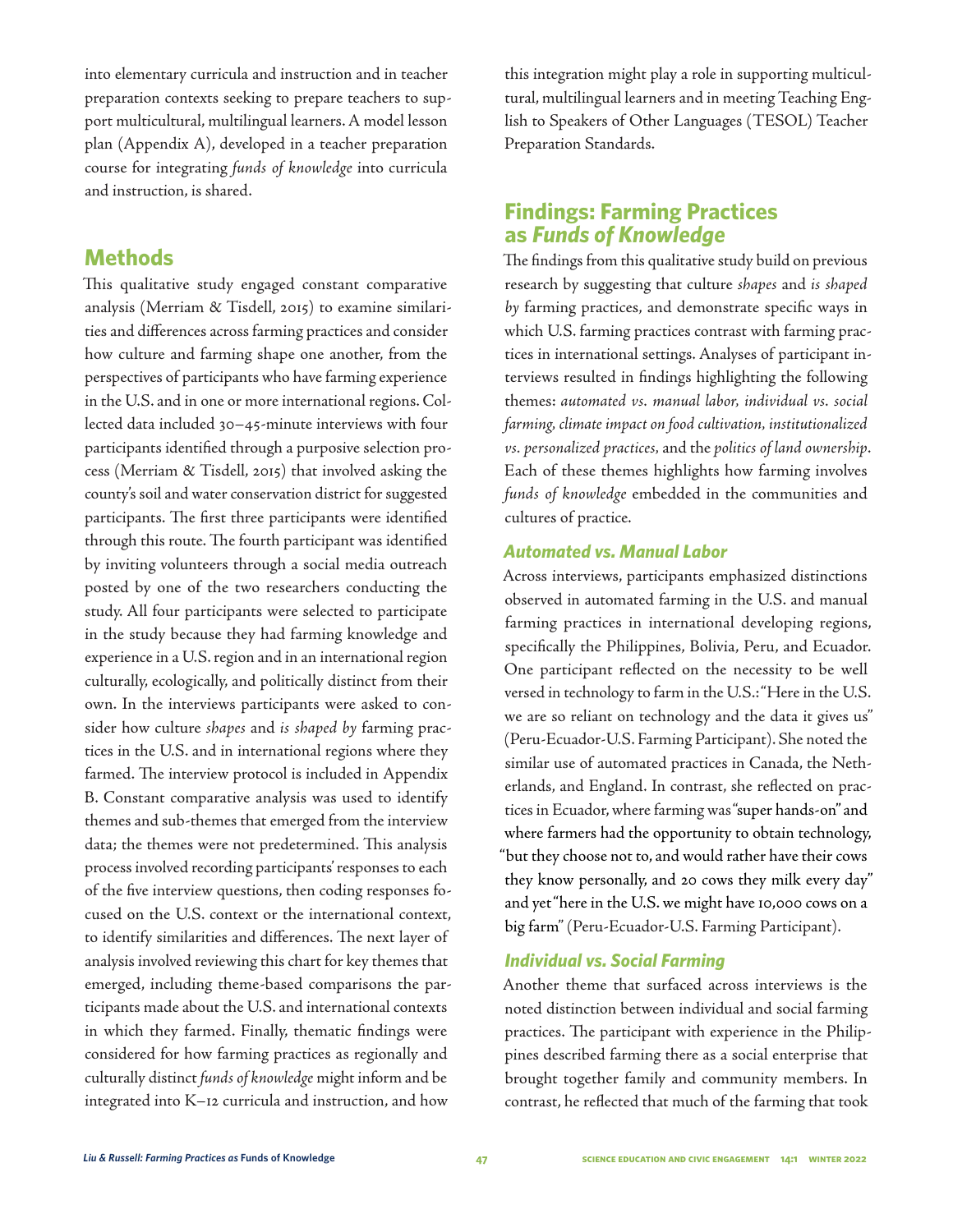place in the U.S. tended to be individually experienced. He noted that in the Philippines, there were "family groups working together in the gardens and fields" and that farming was "part of their social life, so there was a connection there with the culture" that "happens a lot less in the farms here" because "we are just more spread out" (Philippines-U.S. Farming Participant). Another participant, who had farming experience in Bolivia, reflected on his family's difficult transition to farming abroad but said that their intentional development of friendships resulted in their "farm not walking away on them," or having items taken. This farmer described his transformation in discovering the importance of community to support one another. He emphasized near the end of the interview, "Get to know your neighbors and the services they can offer for free. That is priceless" (Bolivia-U.S. Farmer Participant), and he encouraged this practice across professional fields and across international regions—in the U.S. as much as in Bolivia.

#### *Climate Impact on Food Cultivation*

Only one participant emphasized the importance of climate in shaping agriculture and the kinds of foods that can be cultivated, and thus the kinds of foods that are enjoyed most often by the local culture. This farmer referenced his experience in the Philippines to highlight that "where we live determines the climate and what is possible to grow" (Philippines-U.S. Farming Participant). This then influences the kinds of foods that are enjoyed at family and community gatherings, holidays, and other cultural celebrations.

## *Institutionalized vs. Personalized Practices*

All participants described distinctions between institutionalized farming practices in the U.S. and more personalized farming practices in international regions, particularly the Philippines, Peru, and Ecuador. The participant with experience in Ecuador and Peru described the value farmers hold there for knowing "each cow, personally," in contrast to her experience in the U.S. She reflected, "In America we are taught *Go big and do what makes it easier,*  but in Peru [the focus is] *take care of yourself, take care of the land, take care of others*" (Peru-Ecuador-U.S. Farming Participant). She said that in Peru there are more "diverse, small field" crops and that farmers "care more about their native plants and what they can grow well," but in the

U.S., there are "mass farming or commercial farms that plant all the same crop … 100 acres of potatoes and they are exported" (Ecuador-Peru Farming Participant). This participant felt there was more "pride in what [Ecuadorians and Peruvians] grow because they know it is feeding their neighbors and the community," while in America, it just seems more of an industry" (Peru-Ecuador-U.S. Farming Participant). This participant referenced her observations of farming practices in Canada, the Netherlands, and the United Kingdom that minimized "Go big or go home" practices putting smaller farms out of business. For example, a quota system in Canada requires farmers to purchase rights to the amount of milk a farm will produce—aside from the cost involved in producing that milk. Thus, bigger farms have greater incentive to veer from large-scale farm development. This middle ground seemed ideal to her, as Ecuador's system led to underproduction of milk for the people, yet America's big farm efficiency led to 100 family farms closing their doors in one year. One of the participants with experience in Bolivia emphasized the political challenges they faced in accessing the resources they needed to sustain their living situation. He felt similar challenges will be faced in the U.S. if big business farming pushes out smaller farms, leading to lease farming, and minimizing a farmer's ability to understand and respect the land being cultivated. Likewise, another participant noted that most U.S. farm families are "looking for the next generation to farm that same ground," so it is "critical to preserve that land, so their kids and grandkids can make a living from the land" (Philippines-U.S. Farming Participant). Without personal connection to the land, the process of land ownership can become complex, both financially and politically driven.

#### *The Politics of Land Ownership*

The two participants with farming experience in Bolivia continued to emphasize throughout the joint 1.5-hour interview the complex politics involved in land ownership in Bolivia and increasingly in the U.S. One of these participants reflected on observing land permit applications being stacked in one pile for those with "the right connections" and in another pile for those without such connections. He relayed the fear expressed by American Mennonite farmers in Bolivia when a new political leader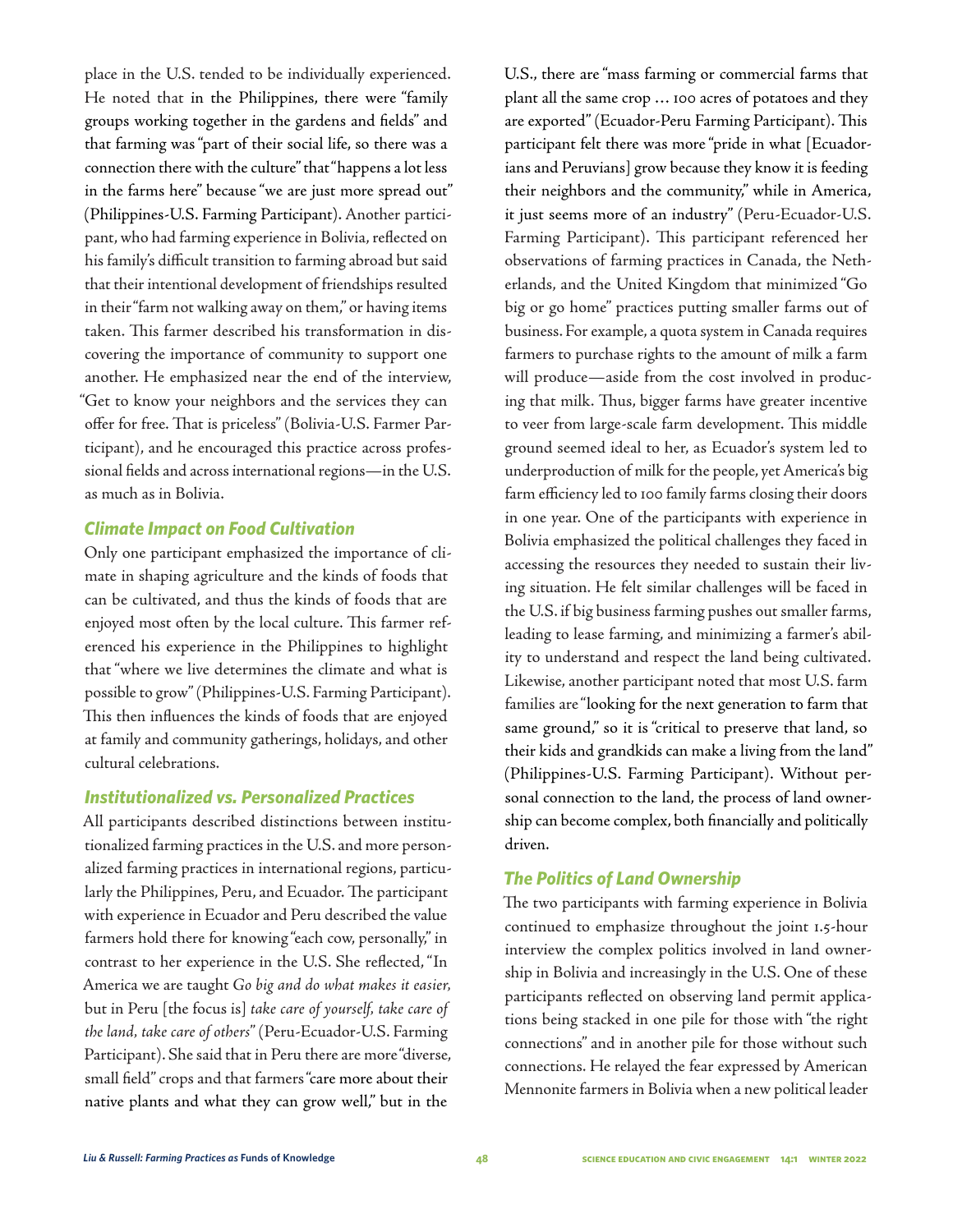entered office, and the negative consequences this would have for their ability to access the resources needed to farm and make any profit on their produce. This participant reflected, "governments and institutions are just a way for whoever has control to have legitimacy to look the other way on the people who they want to get ahead" (Bolivia-U.S. Farming Participant). The same farmer expressed concern over the rising trend in big business farming in the U.S., leading to land rentals and pushing smaller generational family farms out of business.

## **Discussion and Implications**

This study offers insights into important connections between culture and farming practices, and demonstrates ways that farming practices are *funds of knowledge* integral to communities and their cultures. These findings are important for teachers seeking to support multicultural, multilingual learners who may immigrate to a new region and bring a farming background with them, and learners who might gain new knowledge from classmates with a farming background. This study recognizes farming practices as meaningful *funds of knowledge* that learners and their families may bring to K–12 classrooms, as emphasized by Harper (2016). This study also recognizes that student familiarity with farming will vary based on the family, school, district, and region, and teachers will need to adjust accordingly. More broadly, this study builds connections across local and international cultures to promote glocalization as a valuable societal aim for K–12 schools and society, as supported by Patel and Lynch's research (2013). This study reveals specific connections across culture and farming practices regarding the use of *automated vs. manual labor, individual vs. social farming, the impact of climate on food cultivation, institutionalized vs. personalized farming*, and the *politics of land ownership*.

## *Implications for Elementary Curricula and Instruction*

This study demonstrates ways culture and farming shape one another and reveals farming practices as a significant *fund of knowledge* that students and their families may bring to a classroom and to a school community. Understanding similarities and differences across regional farming practices can support teachers in integrating this knowledge into curricula and instruction. Moreover,

foundational understandings about agriculture connect to important climate-related content. The following themes from this study align with content covered in the Next Generation Science Standards, particularly Interdependent Relationships in Ecosystems: Environmental Impacts on Organisms taught in Grade 1, 2, and 3; Weather and Climate in Kindergarten and Grade 3; Earth and Space Systems in Grade 1, 2, 4 and 5; and Structure and Function in Grade 1 and Variation in Grade 3. For example, climate impact on cultivation addresses NGSS 3-ESS2-2: Obtain and combine information to describe climates in different regions of the world, and 3-LS4-3: Construct an argument with evidence that in a particular habitat some organisms can survive well, some survive less well, and some cannot survive at all. Examination of institutionalized and personalized farming practices and the use of land meets NGSS 4-ESS3-2: Generate and compare multiple solutions to reduce the impacts of natural Earth processes on humans, and 5-ESS3-1: Obtain and combine information about ways individual communities use science ideas to protect the Earth's resources and environment. The following themes address topics covered by the National Council for the Social Studies Standards, including Culture; People, Places, and Environments; Science, Technology, and Society; Global Connections; Civic Ideals and Practices. The potential thematic connections to these standards are many, and we encourage educators to explore them in depth.

## *Automated vs. Manual Labor*

Teachers might guide elementary students in examining both the values and limitations of automated and manual farming practices in the U.S. and in one or more international regions. Such instruction might draw on this study by asking students to debate the pros and cons of using automated farming equipment for different types of farming work such as harvesting crops and milking cows, and to consider how their own values interact with the cultural values of the regions where these farming practices are implemented. One group of students might be asked to learn about and argue for the cultural value of knowing every cow, as in some smaller farms, while another group may be asked to learn about and argue for the business value of producing high volumes of milk in big farms.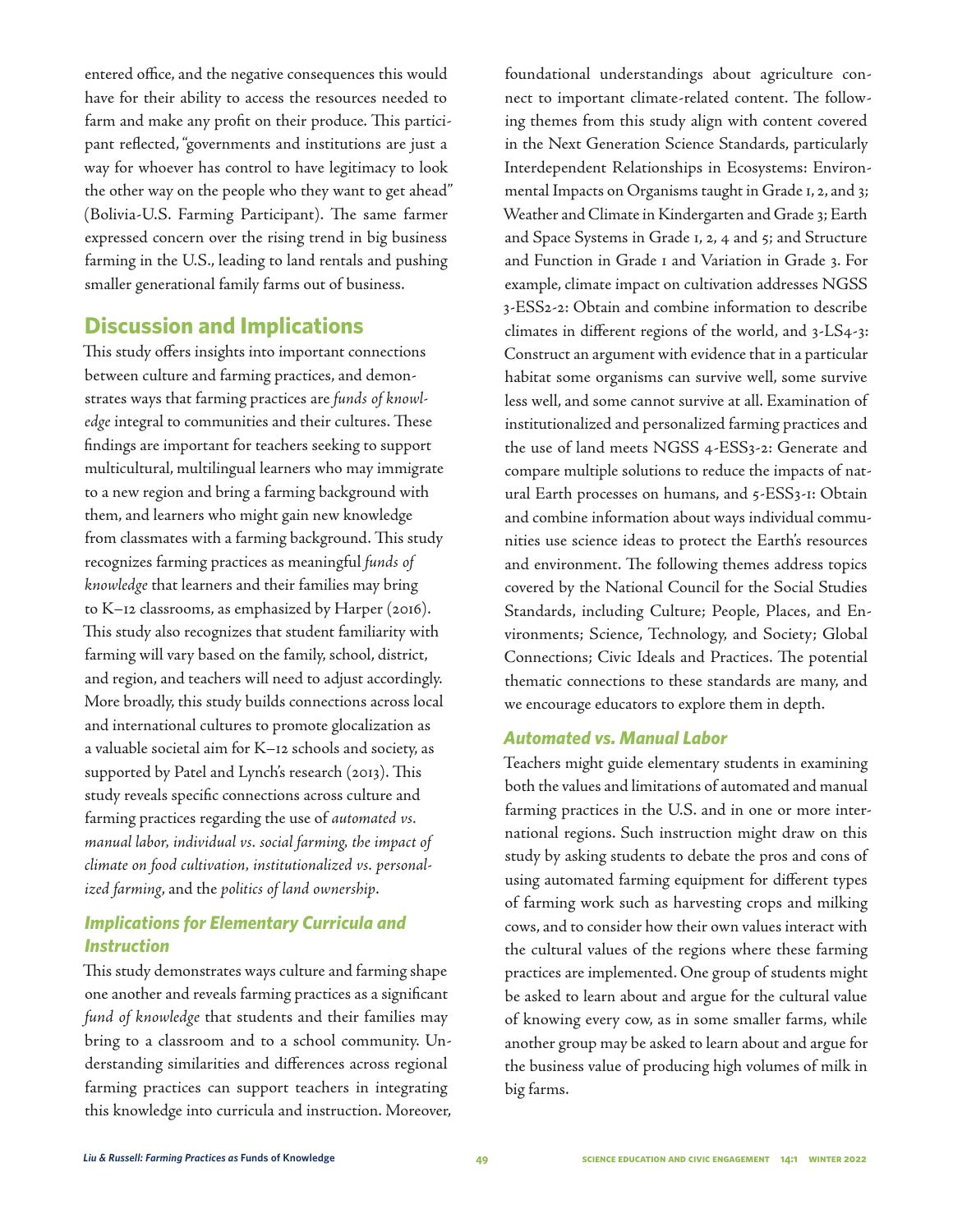## *Individual vs. Social Farming and Climate Impact*

Teachers might partner with the community by inviting parents, older siblings or students, instructional aides, or other members of local multicultural, multilingual communities to visit their classroom and share about their own or their family member's experiences with social farming practices in international regions. This sharing might articulate the benefits of farming together to feed the local community, as well as nutritional benefits and traditional celebrations that are based around specific locally cultivated crops. The speaker might also share any challenges navigated in a family unit and/or local community when members are farming together. Related to culturally cherished foods, the teacher might guide students to research the climate of different regions, how this shapes the kinds of foods grown there, and specific dishes and recipes that become integral to cultural gatherings, holidays, and traditions.

## *Institutionalized vs. Personalized Practices and Land Politics*

Teachers might connect two themes of this study, by helping students examine how institutionalized and more personalized approaches to farming shape and are shaped by the politics of land ownership. Student groups might each take a country and examine how the national and local policies of land ownership shape attitudes toward the land and the practices therein. They might also examine how local farmers and their farming needs and practices influence (or not) local and national policies on land use and ownership. As students compare similarities and differences across regions, the teacher will need to guide students to continually contextualize farming and policy practices with broader local and national cultural influences. Students can be guided to view and understand this new information as *funds of knowledge* they may use to support their own local and global understandings.

## *Implications for Teacher Preparation*

This study offers valuable implications for institutions of teacher preparation, and suggests that the integration of farming knowledge as *funds of knowledge* into teacher preparation coursework is valuable for multicultural, multilingual classrooms. Both local and international learners and their families benefit from connecting

with and learning about local and international farming knowledge and practices. Such knowledge is a window for introducing complex cultural, ecological, and political topics, including *automated vs. manual labor, individual vs. social farming, climate impact on food cultivation, institutionalized vs. personalized practices,* and the *politics of land ownership*. Preparing teachers to integrate farming knowledge as culturally shaped *funds of knowledge* into curricula and instruction supports teacher candidates in meeting the Council for the Accreditation of Educator Preparation (CAEP) Elementary Teacher Preparation Standards, particularly using knowledge of diverse families and communities to plan inclusive learning experiences that build on learners' strengths and address needs (Standard 1b); integrating cross-cutting concepts in the content area of science (Standard 2c); differentiating plans to meet the needs of diverse learners (Standard 3d); supporting student motivation and engagement through culturally relevant and interesting content (Standard 3f); and collaborating with peers and other professionals to create developmentally meaningful learning experiences for all (Standard 5a).

Preparing teachers to integrate *funds of knowledge* into curricula and instruction also supports teacher candidates in meeting TESOL PreK–12 Teacher Preparation Standards, including guiding students to engage in discourse across the content areas (Standard 1a); planning for culturally and linguistically relevant, supportive environments (Standard 3a); utilizing relevant materials and resources to support learning (Standard 3e); and collaborating with the broader community as a resource to support student learning (Standard 5a). A model lesson plan, *Farming Practices as Funds of Knowledge for Multilingual Learners*, is provided in Appendix A. Local and international farming practices as *funds of knowledge* serve as a window to better understand students' diverse backgrounds. It is important to prepare teachers to engage this important form of cultural knowledge to affirm and learn from diverse learners.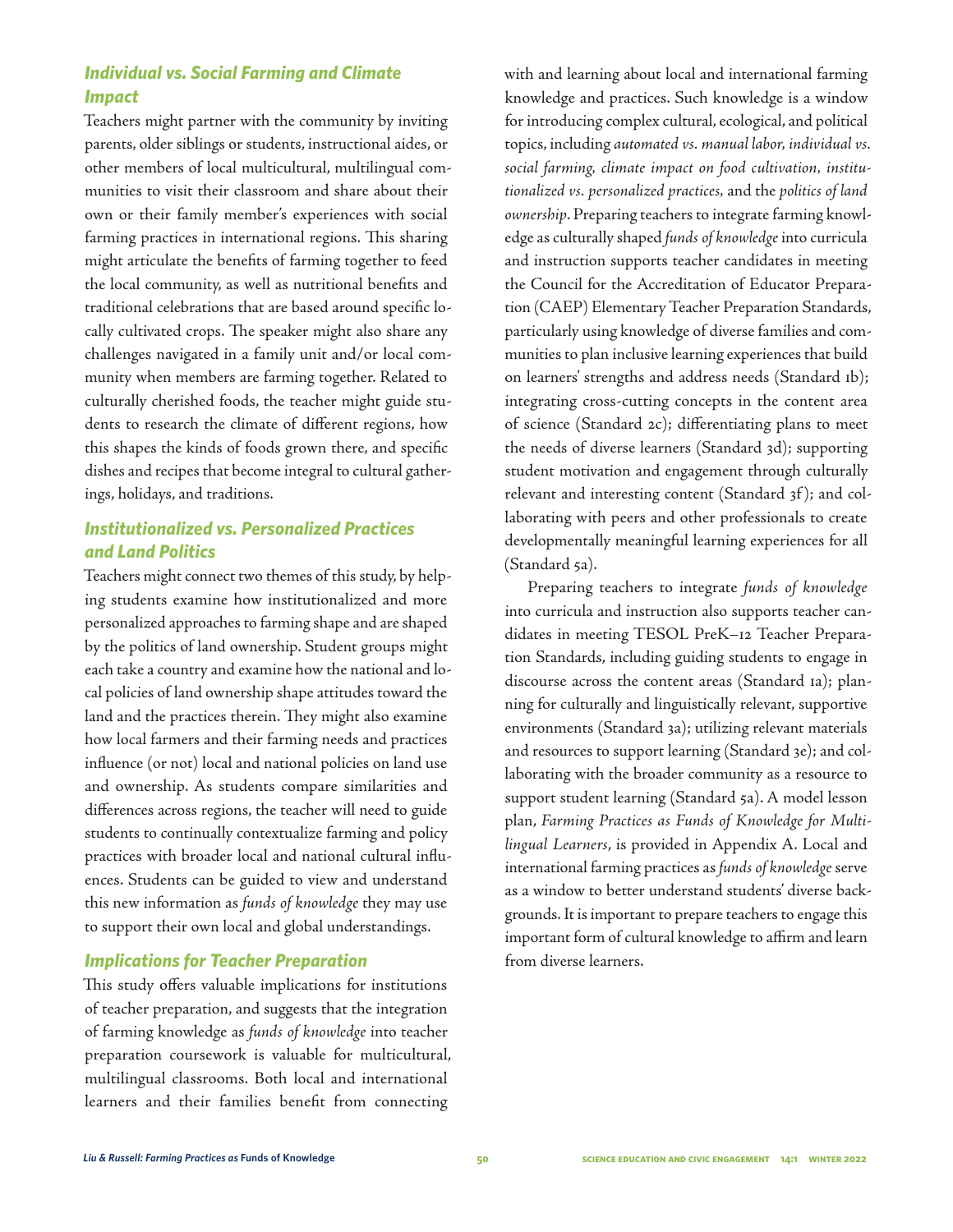## **About the Authors**



**Laura B. Liu, Ed.D**. is an assistant professor and Coordinator of the English as a New Language (ENL) Program in the Division of Education at Indiana University-Purdue University Columbus (IUPUC). Her research and teach-

ing include the integration of civic science and *funds of knowledge* into elementary and teacher education curricula and instruction.



**Taylor Russell** is an elementary teacher and earned her Bachelor of Science in Elementary Education at Indiana University-Purdue University Columbus (IUPUC), with a dual license in teaching English as a New Language (ENL).

## **References**

- Alvarez, A. (2018). Drawn and written funds of knowledge: A window into emerging bilingual children's experiences and social interpretations through their written narratives and drawings. *Journal of Early Childhood Literacy, 18*(1), 97–128.
- Bialik, K., Scheller, A., & Walker, K. (2018, October 18). *6 facts about English Language Learners in U.S. public schools.* Washington, DC: Pew Research Center. Retrieved from https://www. pewresearch.org/fact-tank/2018/10/25/6-facts-about-englishlanguage-learners-in-u-s-public-schools/
- Gallo, S., & Link, H. (2015). "*Diles la verdad*": Deportation policies, politicized funds of knowledge, and schooling in middle childhood. Special Issue *Dissolving Boundaries: Understanding Undocumented Students' Educational Experiences* for *Harvard Educational Review, 85*(3), 357–382.
- García, O. (2009). *Bilingual education in the 21st century: A global perspective.* Malden, MA: Wiley-Blackwell.
- González, N., Moll, L., & Amanti, C. (Eds). (2005). *Funds of knowledge: Theorizing practices in households, communities and classrooms*. Mahwah, NJ: Erlbaum.
- Harper, S. G. (2016). Keystone characteristics that support cultural resilience in Karen refugee parents. *Cultural Studies of Science Education, 11*, 1029–1060.
- Johannesen, K. (2019, January 26). BCSC superintendent outlines legislative priorities. *The Republic*. Retrieved from http://www.therepublic.com/2019/01/27/ bcsc\_superintendent\_outlines\_legislative\_priorities/
- Kurn, J. (2018, August 24). *Immigration and the food system*. Cambridge, MA: Farm Aid. Retrieved from: https://www.farmaid. org/blog/fact-sheet/immigration-and-the-food-system/
- Merriam, S. B., & Tisdell, E. J. (2015). *Qualitative research: A guide to*  design and implementation (4<sup>th</sup> ed.). Hoboken, NJ: John Wiley & Sons.

Milway, K. S. (2010). *The good garden: How one family went from hunger to having enough.* Toronto, ON: Kids Can Press.

- Moll, L. C. (2019). Elaborating funds of knowledge: Community oriented practices in international contexts. *Literacy Research: Theory, Method, and Practice, 68*, 130–138.
- Moll, L. C., Amanti, C., Neff, D., & González, N. (1992). Funds of knowledge for teaching: Using a qualitative approach to connect homes and classrooms. *Theory Into Practice, 31*(2), 132–141.

NGSS Lead States. 2013. *Next generation science standards: For states, by states.* Washington, DC: The National Academies Press.

*National Curriculum Standards for Social Studies: Introduction.*  (n.d.). Silver Spring, MD: National Council for Social Studies*.* Retrieved from https://www.socialstudies.org/standards/ national-curriculum-standards-social-studies-introduction

Patel, F., & Lynch, H. (2013). Glocalization as an alternative to internationalization in higher education: Embedding positive glocal learning perspectives. *International Journal of Teaching and Learning in Higher Education, 25*(2), 223–230.

- Strauss, A., & Corbin, J. (1998). *Basics of qualitative research: Techniques and procedures for developing grounded theory*. Thousand Oaks, CA: Sage Publications.
- TESOL International Association (TESOL). (2019). *Standards for initial TESOL Pre-K–12 teacher preparation programs*. Alexandria, VA: Author.
- U.S. Department of Education, National Center for Education Statistics, Common Core of Data (CCD), Local Education Agency Universe Survey, 2017–18. Retrieved from https://nces.ed.gov/ programs/coe/indicator\_cgf.asp
- Vélez-Ibáñez, C. G., & Greenberg, J. B. (1992). Formation and transformation of funds of knowledge among U.S.-Mexican households. *Anthropology & Education Quarterly 23*(4), 313-335.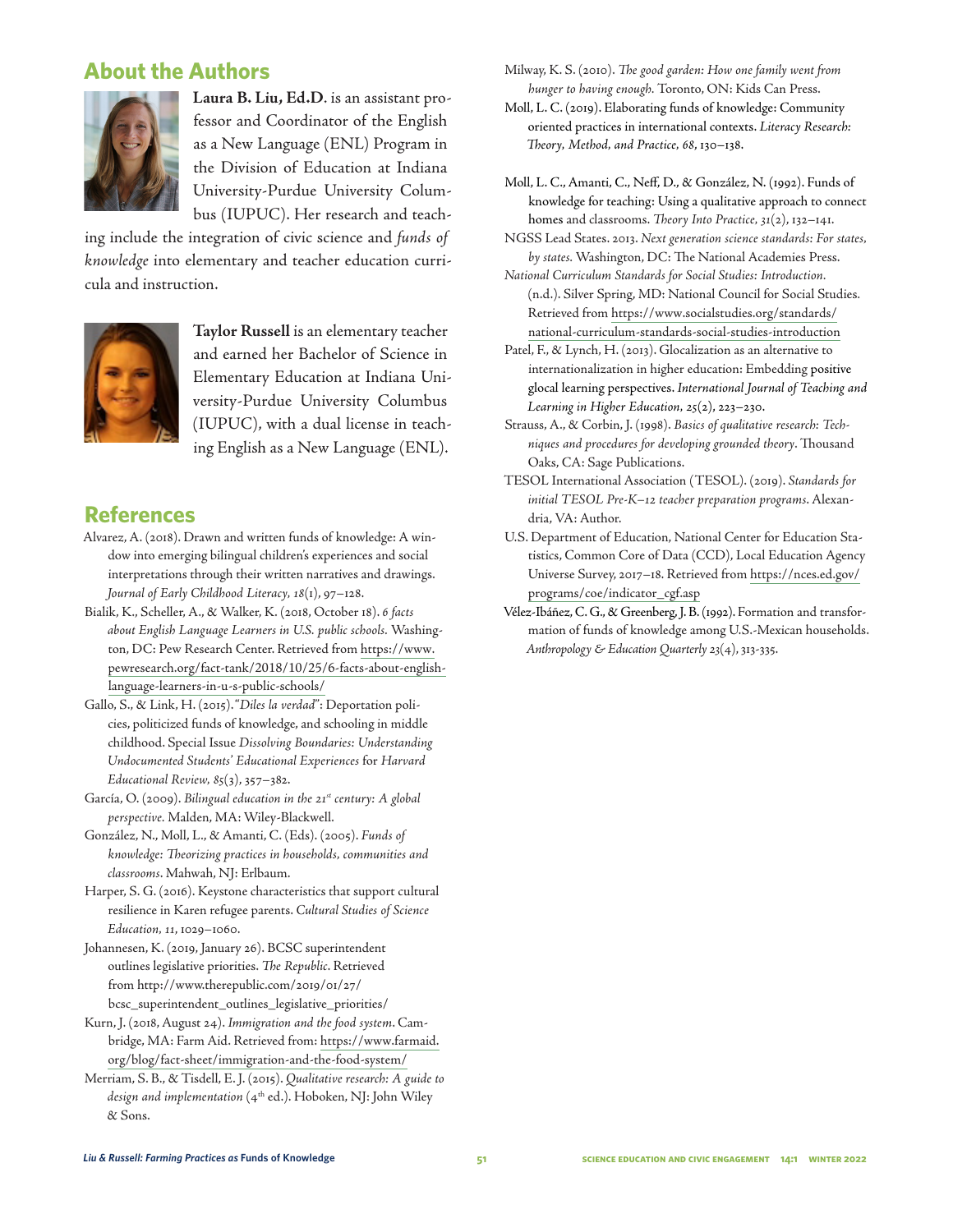## **APPENDIX A:**

## **Lesson Plan: Farming Practices as Funds of Knowledge for Multilingual Learners**

#### **Teaching Context**

Grade Level(s): 5th Number of Students: 20–25 Multilingual Learners: 50–75%

#### **Lesson Planning**

#### **Indiana Science Standard 5.ESS.3:**

Investigate ways individual U.S. communities protect the Earth's resources and environment.

*Learning Outcome:*  Students will COMPARE how communities in three regions practice sustainable farming.

#### **Indiana Social Studies Standard 5.2.8, Roles of Citizens:**

Describe group and individual actions that illustrate civic virtues, such as civility, cooperation, respect, and responsible participation.

*Learning Outcome:*  Students will DESCRIBE sustainable farming practices in three regions as *funds of knowledge.* 

## **WIDA ELD Standard 3 and WIDA ELD Standard 5:**

English language learners communicate information, ideas and concepts necessary for academic success in the content areas of Science and Social Studies

#### *Language Objectives:*

Students will IDENTIFY and DESCRIBE similarities and differences in sustainable farming practices as *funds of knowledge* in Honduras, Guatemala, and the U.S. (Indiana).

#### **Lesson Instruction**

#### **Lesson Introduction:**

Share with the class three pictures of *sustainable farming* practices, in Honduras, Guatemala, and the U.S. Ask if anyone knows or can guess what *sustainable farming*, means. Repeat student ideas in English and Spanish and write ideas in both languages on the board. Provide a definition for sustainable farming in English and Spanish. Explain that sustainable farming is important for all countries as everyone needs access to sustainable, nutritious food. Note the class will learn about *sustainable farming practices* in three different countries today: *Honduras, Guatemala,* and *the U.S.—Columbus, Indiana!* Introduce the book, *The Good Garden: How One Family Went from Hunger to Having Enough* (Milway, 2010). Ask the class to examine the title and picture on the front cover to predict what the book may be about. Explain the book is about one family's work in Honduras to begin sustainable farming practices, by creating a garden to provide sustainable food security for local families.

#### **Learning Activities:**

Pass out the Venn Diagram graphic organizer.

I DO: Model for students how to complete the *Honduras* section. Read *The Good Garden* in English, with Spanish translation by the instructional aide. Complete this sentence frame on the board: "In Honduras, sustainable farming can include  $\_\_$  and  $\_\_$ ."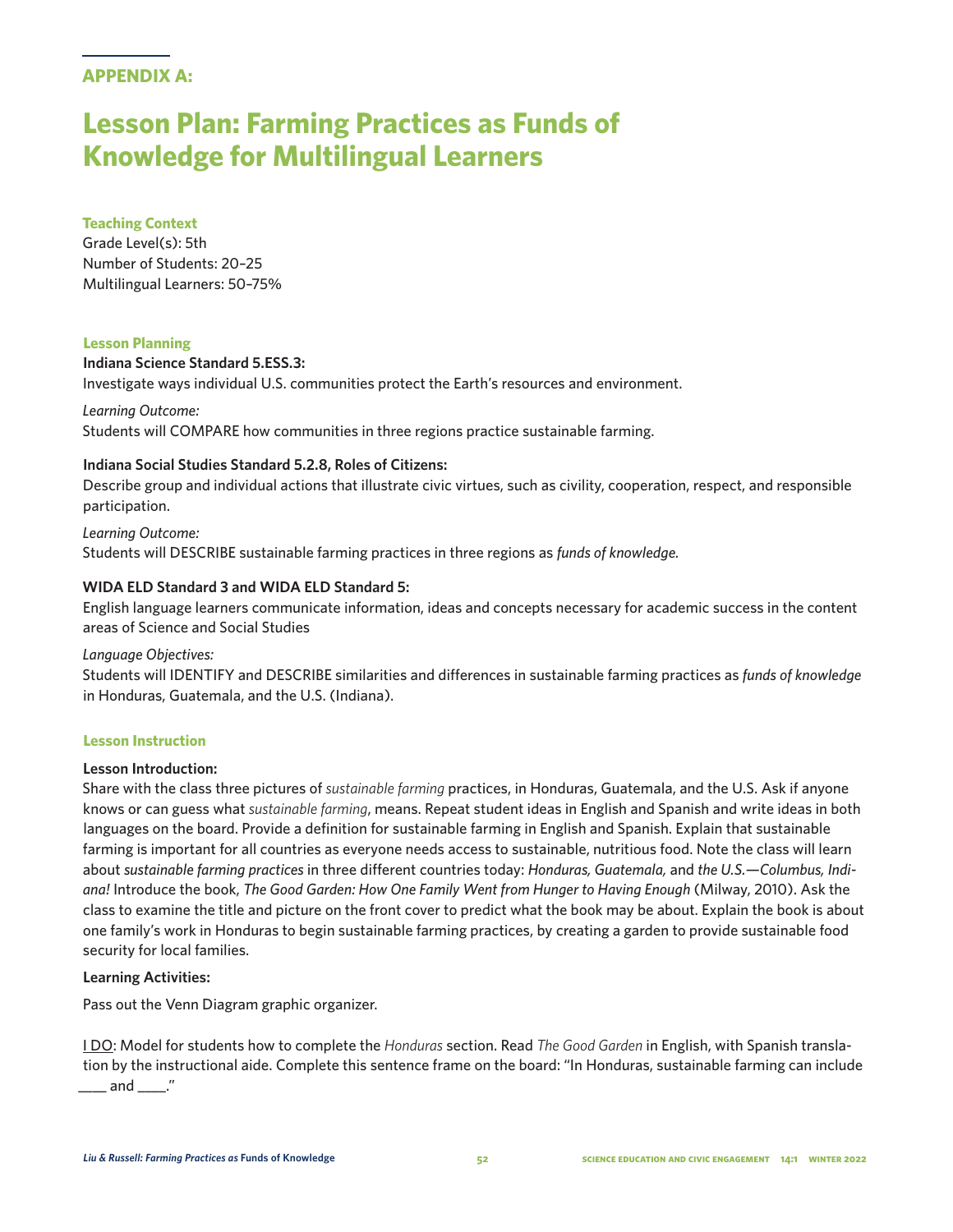## **APPENDIX A:**

## Lesson Plan: Farming Practices as Funds of Knowledge for Multilingual Learners (continued)

WE DO: Invite the instructional aide to share in English and Spanish about sustainable farming practices on her grandparents' farm in *Guatemala*. As a class, complete this sentence frame on the board: "In Guatemala, sustainable farming can include \_\_\_\_ and \_\_\_\_."

YOU DO: Play video a local farmer in *Columbus, Indiana* created about sustainable farming practices that many farmers use in Indiana. Invite students to pair-share and complete this sentence frame by speaking and writing, in English OR another language: "In Columbus, Indiana, sustainable farming can include \_\_\_\_\_ and \_\_\_\_\_."

#### **Lesson Conclusion:**

Invite pairs to verbally respond to the following questions: *What are similarities across the sustainable farming practices in Honduras, Guatemala, and Indiana? What are differences?* Students will be invited to use their Venn Diagrams and the following sentence frames to respond: "One similarity in sustainable farming practices across the three regions is and "One similarity in sustainable farming practices across the three regions is \_\_\_\_\_\_." Ask students how these practices relate to the concept, *funds of knowledge*, shared in the previous lesson. Conclude that the sustainable farming practices discussed today are *funds of knowledge* of the cultures and families within those regions, including their agricultural, environmental, and professional knowledge.